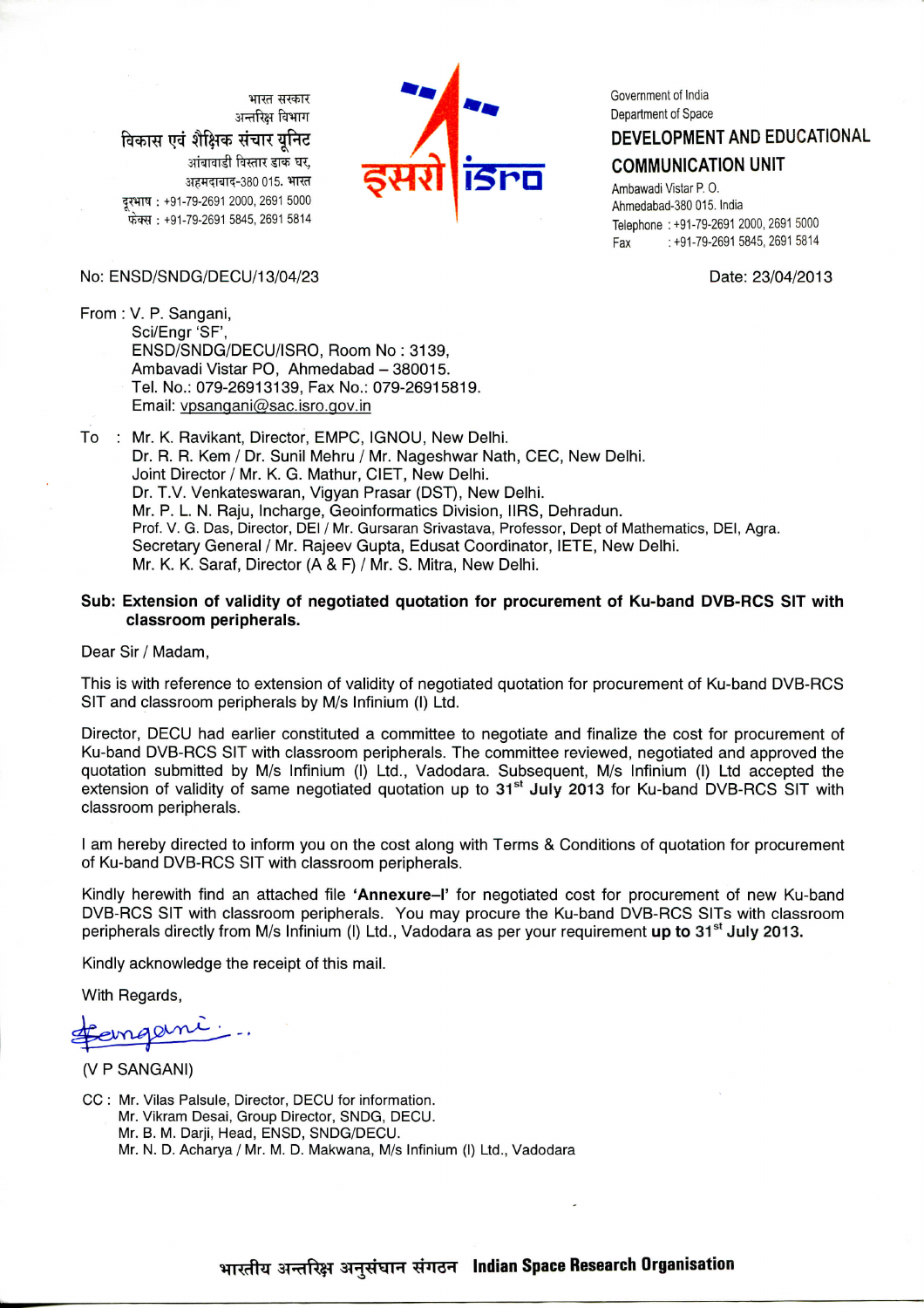# **Annexure I Ku-Band DVB-RCS SIT with classroom peripheral**

| Sr. No | <b>ITEM</b>                                                                                                                                                                  | Qty             | Unit Ex-Factory Cost (Rs.)                                                             |         |
|--------|------------------------------------------------------------------------------------------------------------------------------------------------------------------------------|-----------------|----------------------------------------------------------------------------------------|---------|
| 1.0    | <b>Ku-band SIT</b>                                                                                                                                                           |                 |                                                                                        |         |
| 1.1    | 1.2M Antenna with Mount, 2W BUC, IDU and IFL<br>cables (Advantech Satellite Network)                                                                                         | 01              | <b>Qty 01-10</b><br>89000<br><b>Qty 11-25</b><br>88350<br>$>25$<br>88000<br>Qty        | 89,000  |
| 1.2    | Site Integration Items ( cement blocks, Ethernet cable,<br>AC power cord, IDU mounting plate, consummables)                                                                  |                 | <b>Included</b>                                                                        |         |
| 1.3    | Ku Band PLL LNBC                                                                                                                                                             | $01 - 100$      | 11525                                                                                  | 11,525  |
| 2.0    | <b>Classroom End Peripherals</b>                                                                                                                                             |                 |                                                                                        |         |
| 2.1    | Video Capture Computer with Win 7 Pro configured<br>(HP Pro 3330 MT) and TFT Monitor 18.5" (or eqvt.)                                                                        | 01              |                                                                                        |         |
| 2.2    | OSPREY Card (230)                                                                                                                                                            | 01              | 82900                                                                                  |         |
| 2.3    | Geforce Graphic card with S-Video and PAL<br>conversion-8400 GS, Sparkle Make or eqvt.                                                                                       | 01              |                                                                                        |         |
| 2.4    | Compatible Antivirus Software with one year license-<br>McAfee                                                                                                               | 01              |                                                                                        | 238,800 |
| 2.5    | Video Handycam with Tripod (Sony - DCR SX 45E)                                                                                                                               | 01              | 23000                                                                                  |         |
| 2.6    | UHF Wireless Microphone (MIPRO - MH801A)                                                                                                                                     | 01              | 16400                                                                                  |         |
| 2.8    | Speaker with Amplifier and cables (BOSH - LBD 1906,<br>LBD 8973)                                                                                                             | 01              | 16700                                                                                  |         |
| 2.9    | Multimedia Projector (BENQ - MX- 501)                                                                                                                                        | 01              | 42000                                                                                  |         |
| 2.10   | Screen                                                                                                                                                                       | 01              | <b>Screen Included</b>                                                                 |         |
| 2.11   | Student End Software with (Robo Group)- License                                                                                                                              | 01              | 5800<br>TrainNet + LearnMate                                                           |         |
| 2.12   | 1 KVA UPS with Four hour Battery Backup -APC Make<br>SUA 1000 UXI, Batteries are Exide/Amara Raja                                                                            | 01              | <b>With Four Hour Backup</b><br>48000                                                  |         |
| 2.13   | Earthing Kit including earthing and GI Pipe                                                                                                                                  | 01              | 4000                                                                                   |         |
| 2.14   | SMPS battery charger for Batteries                                                                                                                                           | $\overline{01}$ |                                                                                        | 7,500   |
| 3.0    | Two Years AMC after warranty period of equipment on<br>desecration of award issuing authority (Batteries,<br>Projector lamps and all software are not covered under<br>AMC). |                 | 8.5% of the total cost of equipments.<br>Escalation per annum is 10% after first year. |         |
| 4.0    | Transportation from Vendor's Godown of all items at<br>Classroom Site.                                                                                                       |                 | Actual as applicable on all items                                                      |         |
| 5.0    | Pre installation site survey, Installation, Integration and<br>testing of SIT and Peripherals at Classroom Site.                                                             |                 | (SIT + Peripherals)                                                                    | 25,000  |
| 6.0    | Applicable Custom Duty for imported items (where<br>applicable)                                                                                                              |                 | <b>Custom Duty included</b>                                                            |         |